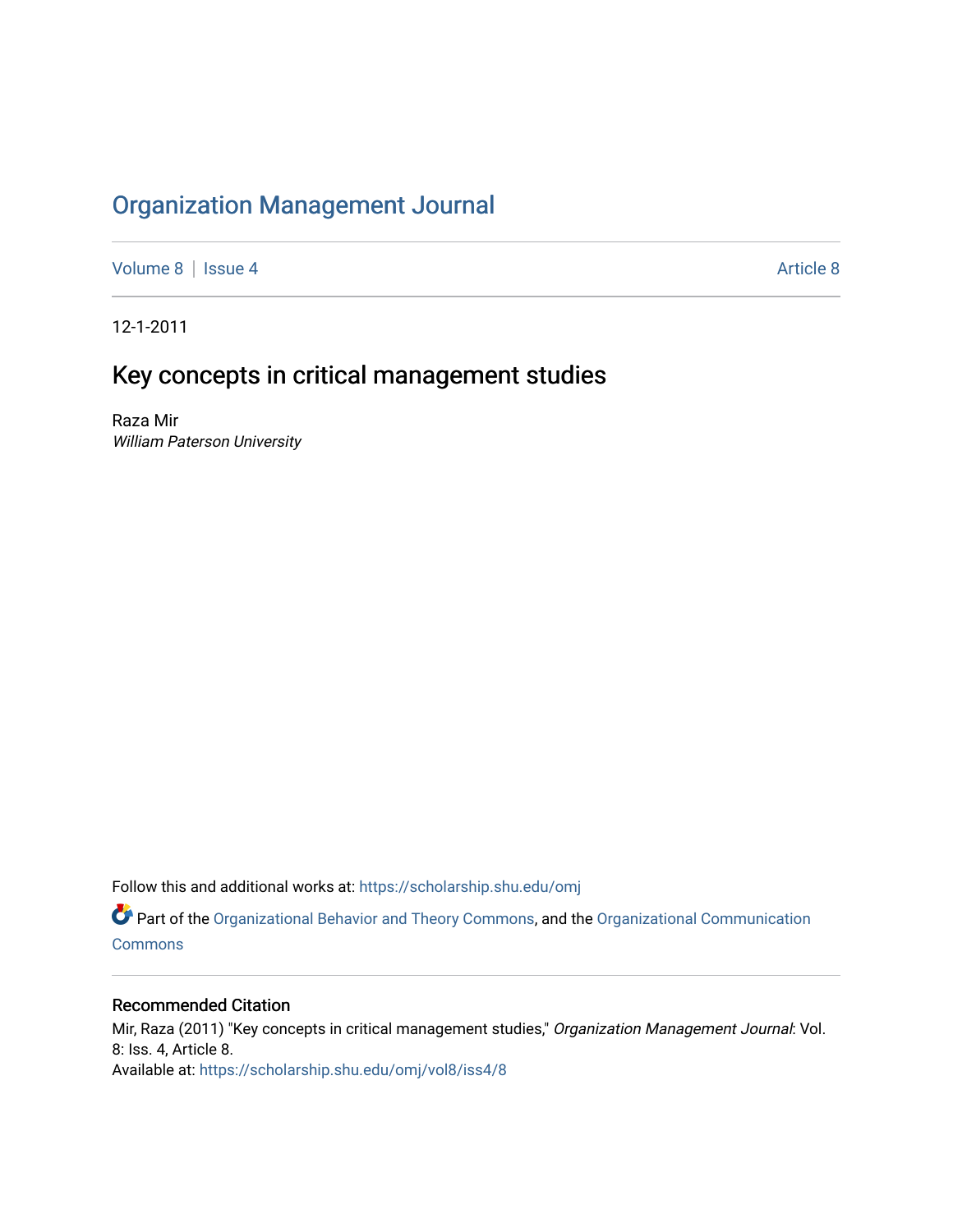Book Review

# Key concepts in critical management studies

Mark Tadajewski, Elizabeth Parsons, Pauline Maclaran and Martin Parker, Sage Publications Ltd., London, 2011, \$39.95, ISBN-10: 1849205698, 240pp.

Reviewed by Raza Mir

William Paterson University, Wayne, NJ, USA

Organization Management Journal (2011) 8, 261–262. doi:10.1057/omj.2011.37



Organization Management Journal

It could be argued that ever since human beings began to formally articulate any notion of organization (both as a noun and as a verb), the critique and interlocution of its repressive elements was expressed simultaneously. From slave revolts in Egypt against the Pharaohs down to the attempts by workers across the poorer nations to resist dispossession by multinational corporations (MNCs) in the 21st century, people have given voice to their attempts to resist exploitation and seek labor justice. They sought to articulate their positions in language that called into question the elitist rationality that was trotted out by the dominant classes in the service of the *status quo*. The advent and eventual hegemony of capitalism was presaged in the 19th century by Karl Marx, who put forward a manifesto for those who would soon find themselves under its yoke. In India, Mahatma Gandhi inaugurated his ideas of civil disobedience by organizing indigo farmers against their exploitative firms and managers. As the principles of industrial management began to be codified in the industrial age, different groups articulated their opposition to its exploitative ethos in their own way. To take the example of the USA, one can see labor organizers like Mother Jones, journalists like Upton Sinclair, novelists like John Steinbeck, and social theorists like Harry Braverman (1974) as being part of a tradition of articulated opposition to a social order that sought to portray the exploitative character of capitalism as a natural side-effect of the productive process. Of course, they were heavily outnumbered by their colleagues working on behalf of the bosses, so their writings remained at the periphery of industrial discourse, but the importance of their efforts cannot be discounted.

The best traditions of "critical management studies (CMS)" can be seen as a part of a similar resistance. In the past two decades, a "CMS" tradition has emerged in the discipline of organizational studies, one that seeks to play the role of interlocutor of the management academy. Of course, as I contended earlier, CMS is not to be confused with a critique of managerialism or capitalism, which has a much longer tradition. CMS is a specific academic intervention within the confines of organizational theorizing in the USA and Europe. However, within those spaces, its role is admirable, vital, and growing. Contending that the traditions of management studies are tilted in favor of capitalists, CMS scholars have tried to bring the interests of marginal groups to the mainstreams of organizational discourse. In a relatively short period of time, the CMS community has assembled an impressive